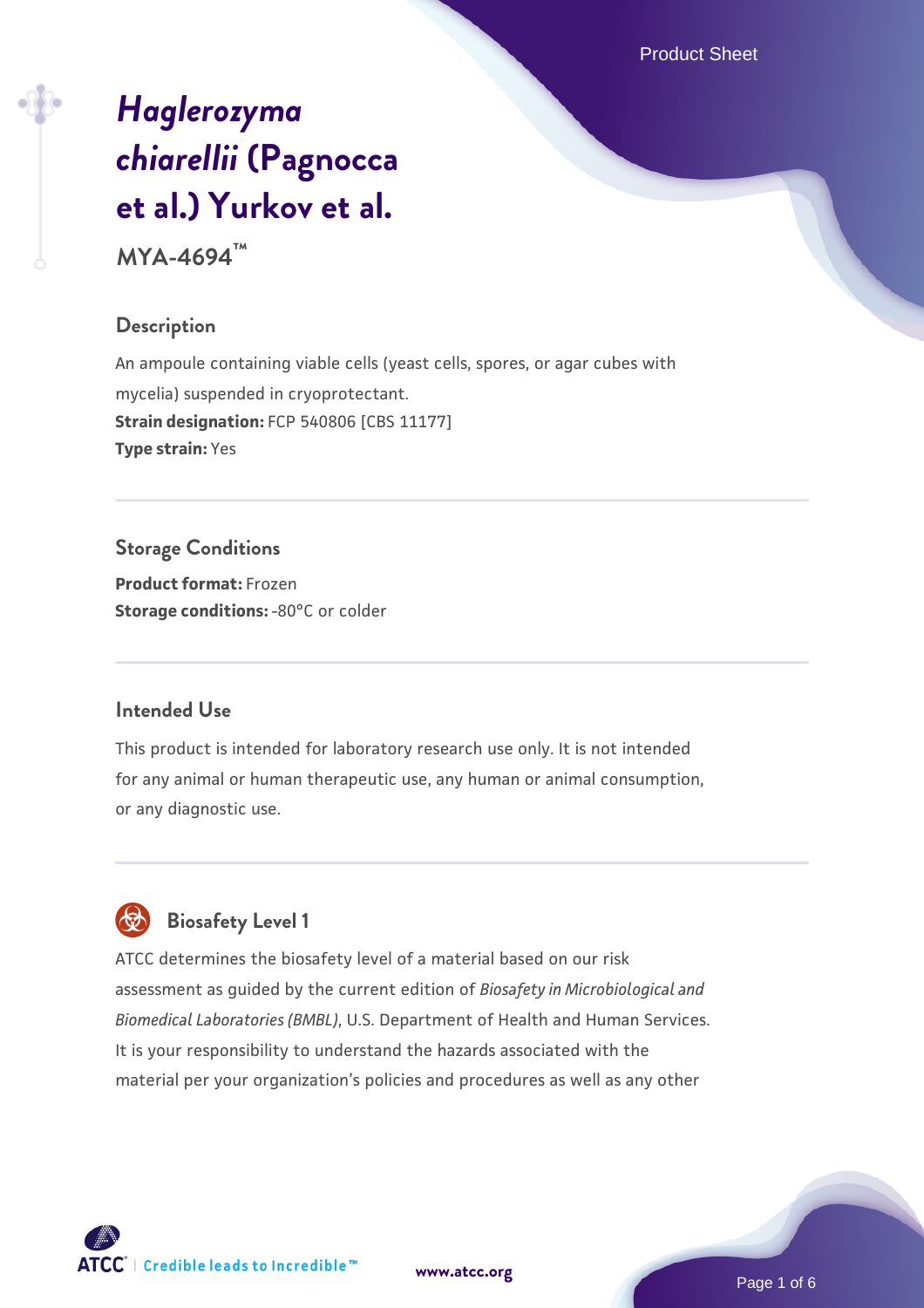applicable regulations as enforced by your local or national agencies.

ATCC highly recommends that appropriate personal protective equipment is always used when handling vials. For cultures that require storage in liquid nitrogen, it is important to note that some vials may leak when submersed in liquid nitrogen and will slowly fill with liquid nitrogen. Upon thawing, the conversion of the liquid nitrogen back to its gas phase may result in the vial exploding or blowing off its cap with dangerous force creating flying debris. Unless necessary, ATCC recommends that these cultures be stored in the vapor phase of liquid nitrogen rather than submersed in liquid nitrogen.

# **Certificate of Analysis**

For batch-specific test results, refer to the applicable certificate of analysis that can be found at www.atcc.org.

#### **Growth Conditions**

**Medium:**  [ATCC Medium 28: Emmons' modification of Sabouraud's agar/broth](https://www.atcc.org/-/media/product-assets/documents/microbial-media-formulations/2/8/atcc-medium-28.pdf?rev=0da0c58cc2a343eeae735016b70809bb) [ATCC Medium 200: YM agar or YM broth](https://www.atcc.org/-/media/product-assets/documents/microbial-media-formulations/2/0/0/atcc-medium-200.pdf?rev=ac40fd74dc13433a809367b0b9da30fc) [ATCC Medium 1245: YEPD](https://www.atcc.org/-/media/product-assets/documents/microbial-media-formulations/1/2/4/5/atcc-medium-1245.pdf?rev=705ca55d1b6f490a808a965d5c072196) **Temperature:** 24-26°C **Atmosphere:** Aerobic

# **Handling Procedures**

**Frozen ampoules** packed in dry ice should either be thawed immediately or



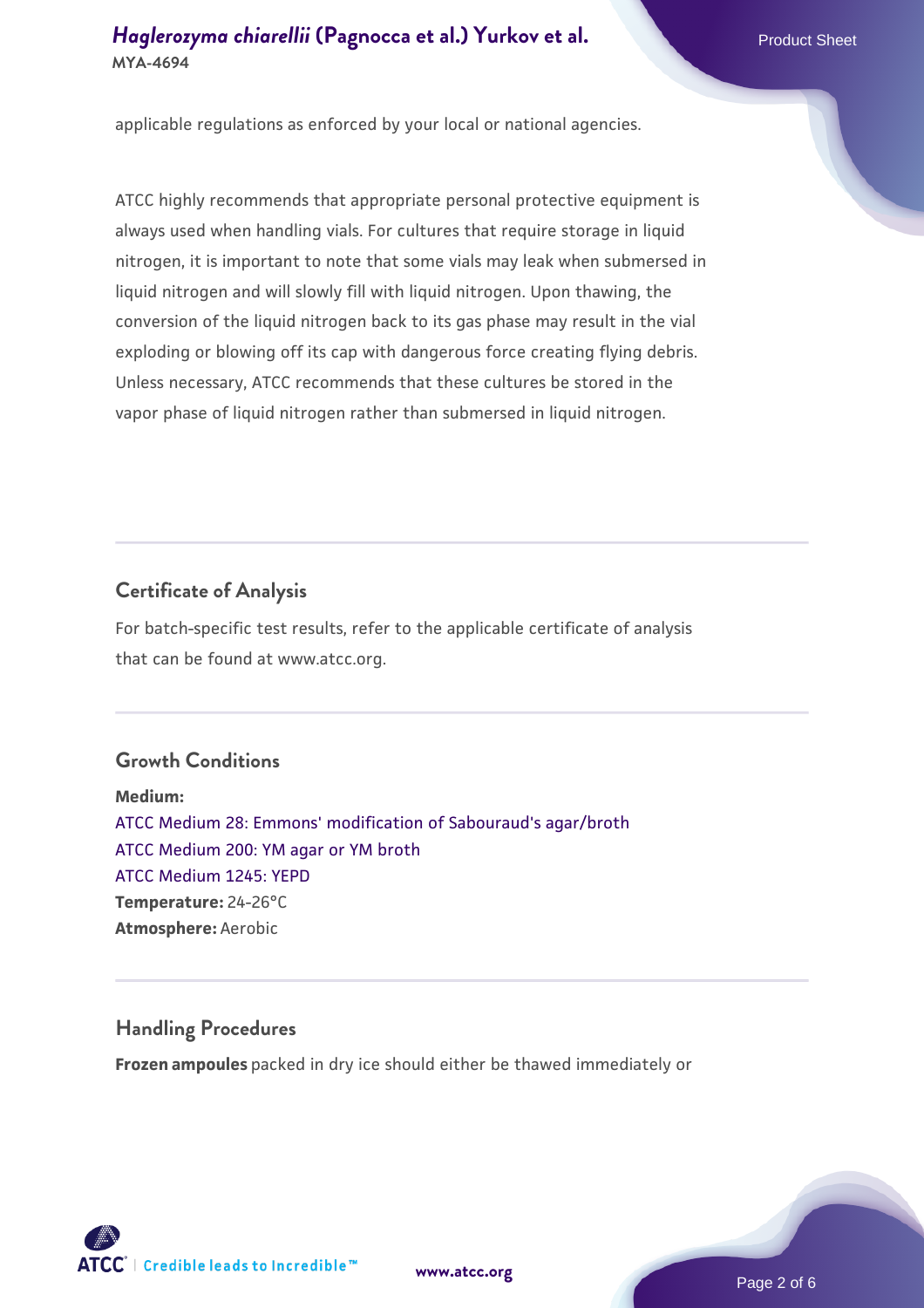stored in liquid nitrogen. If liquid nitrogen storage facilities are not available, frozen ampoules may be stored at or below -70°C for approximately one week. **Do not under any circumstance store frozen ampoules at refrigerator freezer temperatures (generally -20°C).** Storage of frozen material at this temperature will result in the death of the culture.

- 1. To thaw a frozen ampoule, place in a **25°C to 30°C** water bath, until just thawed (**approximately 5 minutes**). Immerse the ampoule just sufficient to cover the frozen material. Do not agitate the ampoule.
- 2. Immediately after thawing, wipe down ampoule with 70% ethanol and aseptically transfer at least 50 µL (or 2-3 agar cubes) of the content onto a plate or broth with medium recommended.
- 3. Incubate the inoculum/strain at the temperature and conditions recommended. Inspect for growth of the inoculum/strain regularly. The sign of viability is noticeable typically after 1-2 days of incubation. However, the time necessary for significant growth will vary from strain to strain.

**Morphology:** On YM agar after 7 days at 25°C, colonies white to creamy white, butyrous, margins smooth to fimbriate. Cells are ovoidal, ellipsoidal, or elongated, larger cells 13.5-18 µm x 4.5-7.5 µm, smaller cells 6-9 µm x 2.5-4.5 µm.

#### **Notes**

Insect associated yeast. Additional information on this culture is available on the ATCC<sup>®</sup> web site at www.atcc.org.

#### **Material Citation**

If use of this material results in a scientific publication, please cite the material in the following manner: *Haglerozyma chiarellii* (Pagnocca et al.) Yurkov et al. (ATCC MYA-4694)



**[www.atcc.org](http://www.atcc.org)**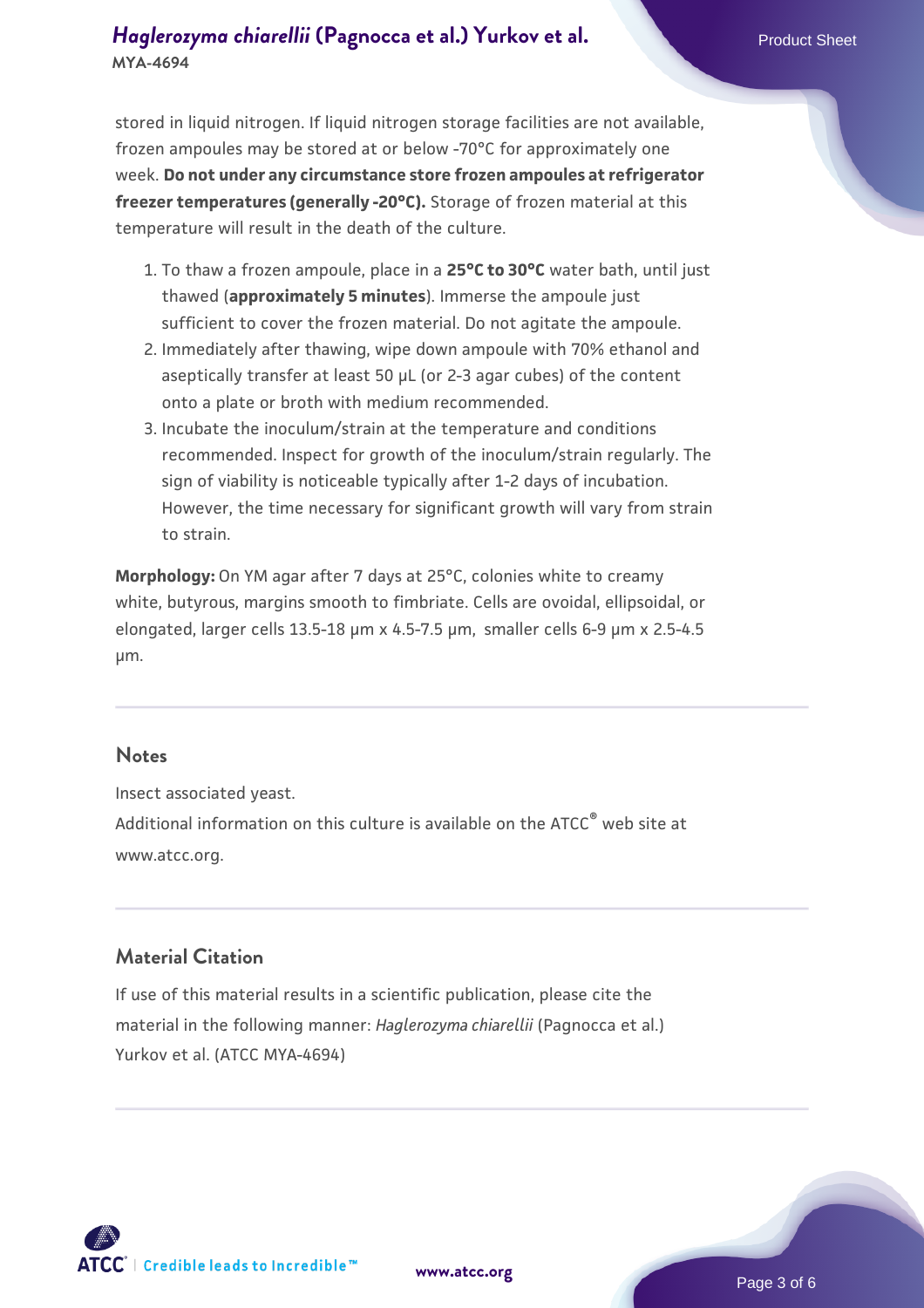## **References**

References and other information relating to this material are available at www.atcc.org.

## **Warranty**

The product is provided 'AS IS' and the viability of ATCC® products is warranted for 30 days from the date of shipment, provided that the customer has stored and handled the product according to the information included on the product information sheet, website, and Certificate of Analysis. For living cultures, ATCC lists the media formulation and reagents that have been found to be effective for the product. While other unspecified media and reagents may also produce satisfactory results, a change in the ATCC and/or depositor-recommended protocols may affect the recovery, growth, and/or function of the product. If an alternative medium formulation or reagent is used, the ATCC warranty for viability is no longer valid. Except as expressly set forth herein, no other warranties of any kind are provided, express or implied, including, but not limited to, any implied warranties of merchantability, fitness for a particular purpose, manufacture according to cGMP standards, typicality, safety, accuracy, and/or noninfringement.

## **Disclaimers**

This product is intended for laboratory research use only. It is not intended for any animal or human therapeutic use, any human or animal consumption, or any diagnostic use. Any proposed commercial use is prohibited without a license from ATCC.

While ATCC uses reasonable efforts to include accurate and up-to-date information on this product sheet, ATCC makes no warranties or representations as to its accuracy. Citations from scientific literature and

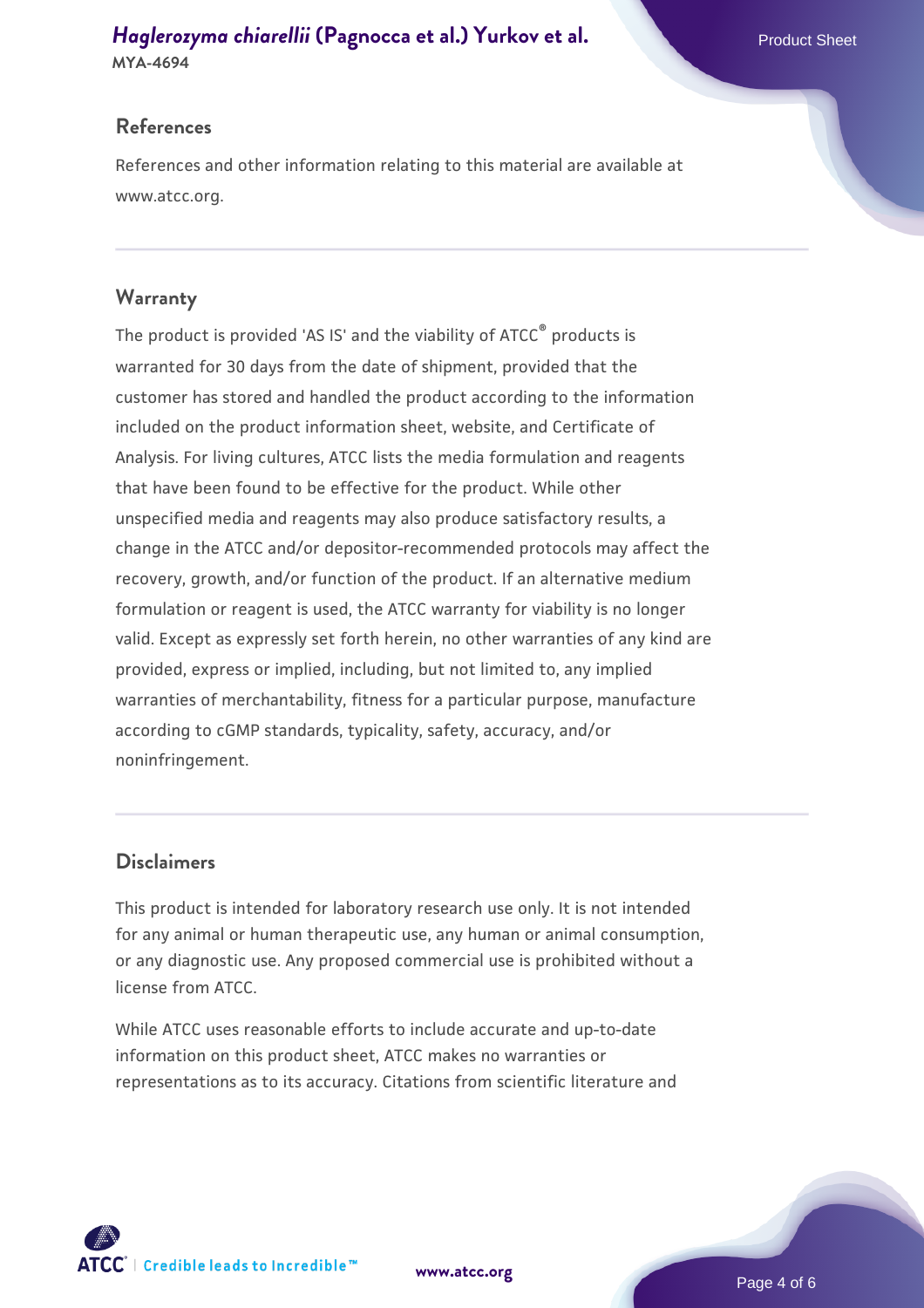patents are provided for informational purposes only. ATCC does not warrant that such information has been confirmed to be accurate or complete and the customer bears the sole responsibility of confirming the accuracy and completeness of any such information.

This product is sent on the condition that the customer is responsible for and assumes all risk and responsibility in connection with the receipt, handling, storage, disposal, and use of the ATCC product including without limitation taking all appropriate safety and handling precautions to minimize health or environmental risk. As a condition of receiving the material, the customer agrees that any activity undertaken with the ATCC product and any progeny or modifications will be conducted in compliance with all applicable laws, regulations, and guidelines. This product is provided 'AS IS' with no representations or warranties whatsoever except as expressly set forth herein and in no event shall ATCC, its parents, subsidiaries, directors, officers, agents, employees, assigns, successors, and affiliates be liable for indirect, special, incidental, or consequential damages of any kind in connection with or arising out of the customer's use of the product. While reasonable effort is made to ensure authenticity and reliability of materials on deposit, ATCC is not liable for damages arising from the misidentification or misrepresentation of such materials.

Please see the material transfer agreement (MTA) for further details regarding the use of this product. The MTA is available at www.atcc.org.

#### **Copyright and Trademark Information**

© ATCC 2021. All rights reserved. ATCC is a registered trademark of the American Type Culture Collection.

#### **Revision**

This information on this document was last updated on 2021-05-20



**[www.atcc.org](http://www.atcc.org)**

Page 5 of 6